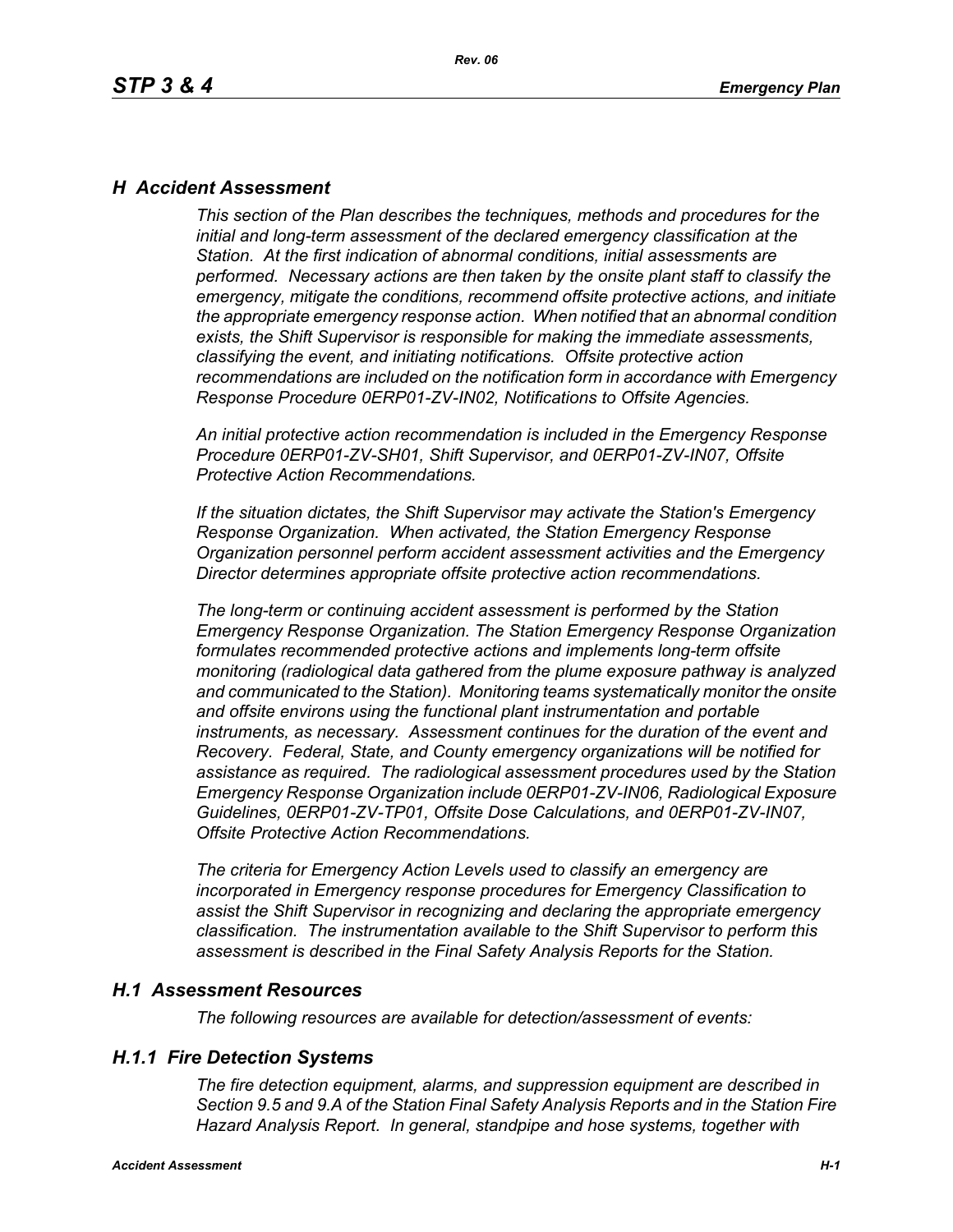*portable extinguishers, are provided in all buildings throughout the Station, except the demineralizer building for Units 1 and 2. Additionally, the following systems are provided in selected areas to enhance the total fire protection and detection program:*

- *Automatic wet pipe sprinkler system*
- *Manual pre-action dry pipe system*
- *Manual pre-action sprinklers*
- *Water spray deluge system*
- *Foam-water sprinklers*
- *Hydrants*
- *Halon system*
- *Carbon Dioxide system*

#### *H.1.2 Seismic Monitoring*

*The seismic monitoring system is described in Section 3.7 of the Station Final Safety Analysis Reports. The seismic instrumentation is a triaxial time history accelererometer unit with programmable alarm, trigger, memory, recording and data retrieval capabilities and computer interface. The appropriate trigger condition will be selected to start data capture for later analysis. Settings for the instrument's pre-event memory and length of time that data is recorded will be selected so that the significant ground motion associated with the earthquake is recorded. The recorded information can be analyzed and displayed using software supplied with the machine. This software will display the measured response spectrum to be compared with the Operating Basis Earthquake (OBE) and Safe Shutdown Earthquake (SSE) response spectrum. The seismic instrumentation locations are identified in the Station's Final Safety Analysis Reports.*

### *H.1.3 Plant Process Instrumentation*

*The plant process instrumentation consists of various pressure, temperature, and level indicators of the Reactor Protection System and the Engineered Safety Feature System.*

*Instruments which provide information to the Plant Operations Staff for monitoring conditions in the reactor, reactor coolant system, and containment, and specific instrumentation designations and ranges are listed in the Unit Technical Specifications. These instruments provide information necessary for the rapid assessment of emergency conditions within the Station.*

*Additionally, the instrumentation provides data in the Control Room, Technical Support Center and the Emergency Operations Facility via the Emergency Response Facilities Data Acquisition and Display System or Plant Information and Control System.*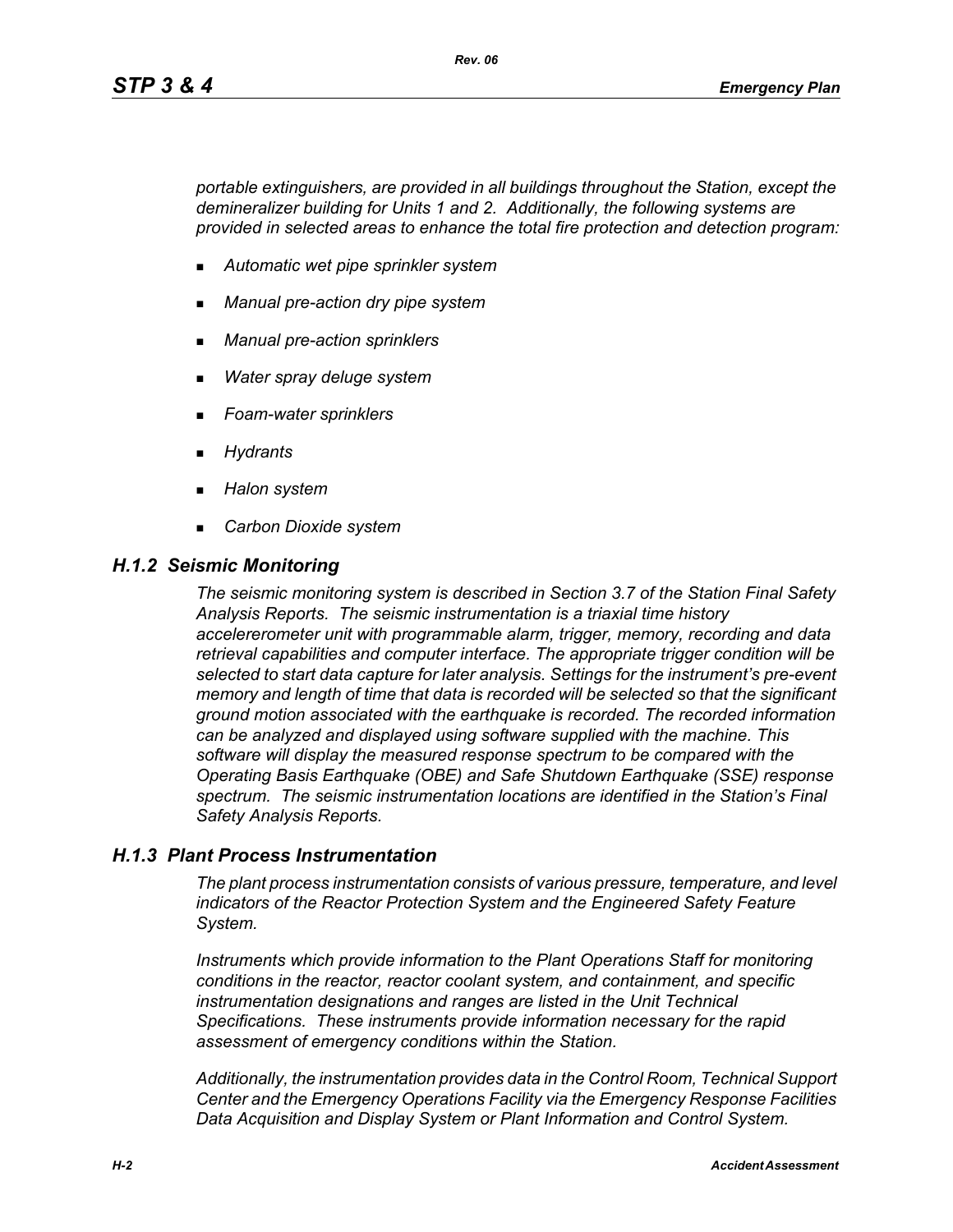## *H.1.4 Liquid Radiation Monitor*

*A liquid radiation monitor is provided for gross failed fuel detection. The monitor obtains a continuous sample from the reactor coolant system and activates an alarm on the Radiation Monitoring System if a predetermined activity level is reached. The monitor is described in Section 11.0 of the Station Final Safety Analysis Reports.*

### *H.1.5 Radiation Monitoring System*

*The Station has a system for monitoring radioactivity throughout the Station. This system is called the Radiation Monitoring System and consists of area and process/effluent radiological monitoring instrumentation. More information on the Radiation Monitoring System can be found in Section J of this Plan and is described in detail in Section 12.3 of the Station Final Safety Analysis Reports.*

### *H.1.6 Meteorological System*

*The Station has two permanent meteorological towers near site for the analysis of current Station area meteorological data. The primary tower is a 60-meter (196.9 feet) tower, instrumentation, and computerized data output. The primary tower instrumentation includes sensors to measure wind direction, wind speed, air temperature, dew point, solar radiation, precipitation, and calculated differential temperatures between elevations. Data from the primary tower is relayed to the Station. This data is displayed by the Integrated Computer System (ICS/ERFDADS/PICS) and the Control Room meteorological instruments Table H-1 provides details on instrumentation and elevations of primary meteorological instrumentation.*

*The backup system consists of a 10-meter (32.8 feet) tower with similar but fewer instruments to measure air temperature, wind speed, and wind direction.*

*Data from either tower can be fed by independent digital processors to the Control Rooms, Technical Support Centers, Emergency Operations Facility, the Nuclear Regulatory Commission and State and County offices through direct dial modem communications.* 

*Weather forecasts are available from the National Weather Service by telephone. The Station has the option of using contracted commercial weather service or the National Weather Service.*

### *H.1.7 Plant Liquid Systems*

*Analyses of plant liquid systems may be performed to help ascertain the nature of problems detected by other instrumentation (prior to an emergency). The samples will be collected and analyzed in accordance with Station Chemistry and Radiochemistry procedures.*

### *H.1.8 Gaseous Effluent Radiation Monitoring System*

*The Gaseous Effluent Radiation Monitoring System is based on the Radiation Monitoring System multiple channel analysis. Each channel consists of a sampling*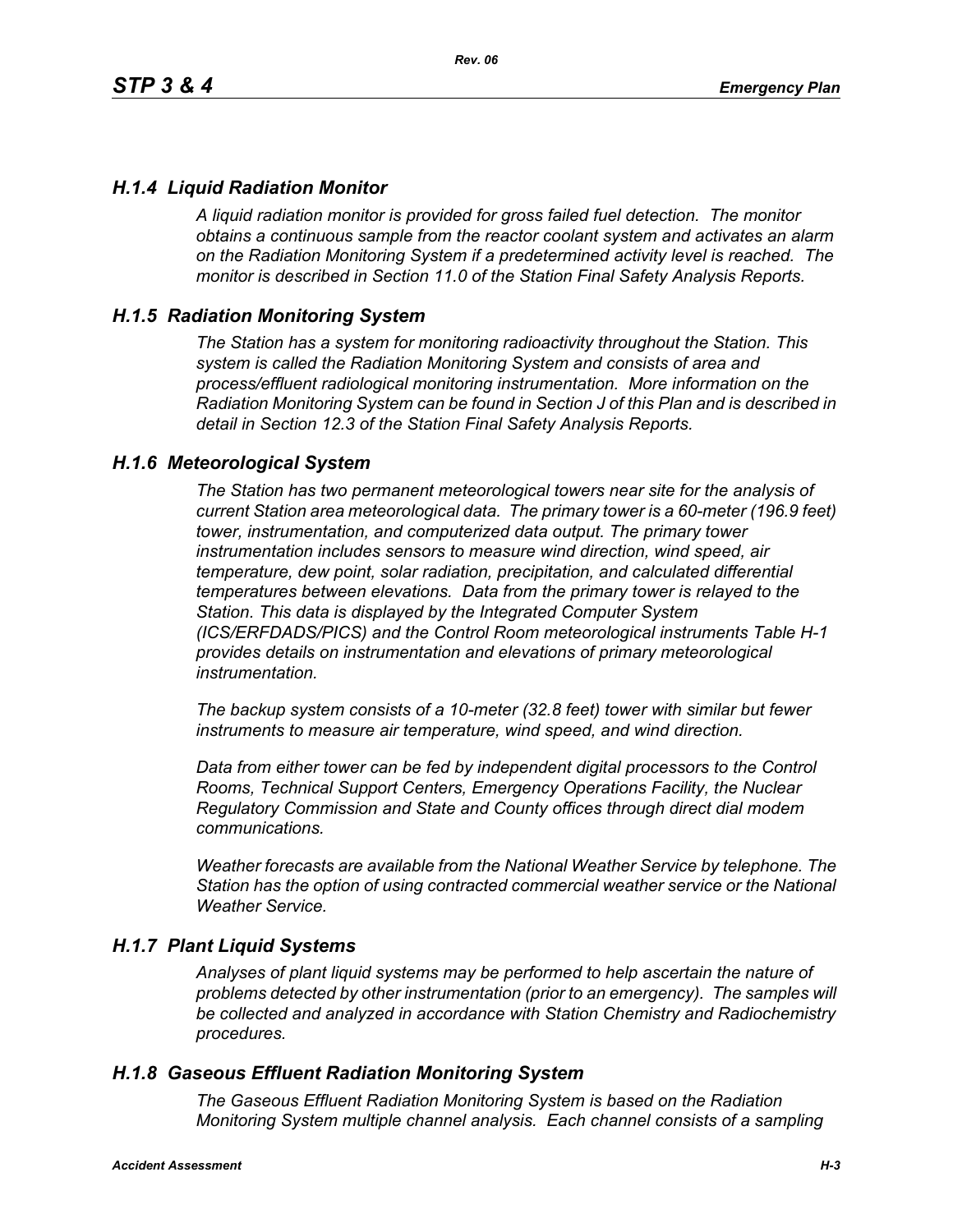*mechanism, one, two, or three chambers for particulate, iodine, and/or noble gas collection and detection, associated with auxiliary equipment and a local microprocessor. The system is capable of monitoring particulate activity and iodine and noble gas concentrations, in accident and normal ranges. Location of detectors for the process/effluent Radiation Monitoring System is provided in table form in Section 11.5 of the Station Final Safety Analysis Reports.* 

#### *H.2 Objectives of Onsite and Offsite Monitoring*

*The primary objective of the Onsite and Offsite Emergency Response Teams is to rapidly survey areas in order to determine the extent and distribution of radioactive material following an incident. The initial onsite and offsite surveys are important in the decision process since the extent and type(s) of protective actions will be based upon data reported by the survey teams.*

*Data provided to the Radiological Director from the field monitoring teams shall be compared to information supplied to the dose projection and assessment area by any Department of State Health Services teams that may be dispatched into the area. Data collected before Texas Department of Health teams are in the field shall be provided to the Department of State Health Services by the Radiological Director as soon as possible.*

*The task of each Offsite Field Team is to collect air samples and survey data so as to transmit information and results to the appropriate response center (i.e., the Control Room, Technical Support Center, and Emergency Operations Facility). 0ERP01-ZV-TP02, Offsite Field Teams provide process and procedural requirements for Offsite Field Teams. Information obtained by the Offsite Field Team is transmitted to the Offsite Field Team Supervisor as appropriate to the phase of the response, via radio contact. After the initial urgency of the post-accident situation has relaxed, subsequent surveys will be performed to obtain more information.*

*The systems and equipment described in this section and the personnel resources described in Section B and C of this Plan allow for continuous monitoring and assessment of abnormal radiological conditions.*

*Within minutes of the declaration of an emergency, monitoring of the plant systems is established to assess potential releases or the extent of an actual release and to provide guidance for appropriate protective measures. This includes the capability to deploy an Offsite Field Team. Offsite Field Teams may be deployed after declaration of an Alert or higher emergency classification with an effluent monitor indication of a higher than normal release of radioactive materials or an unmonitored release. Field monitoring data and samples shall be collected and analyzed per normal Station Radiation Protection procedures and Radiological Environmental Monitoring procedures. Data from Federal, State, and County organizations are coordinated with the Station through their representatives at the Station Emergency Operations Facility with the Radiological Director.*

*The principal early concerns are thyroid dose commitment, due to inhalation of radioactive iodines, and exposure from immersion in a cloud of radioactive noble*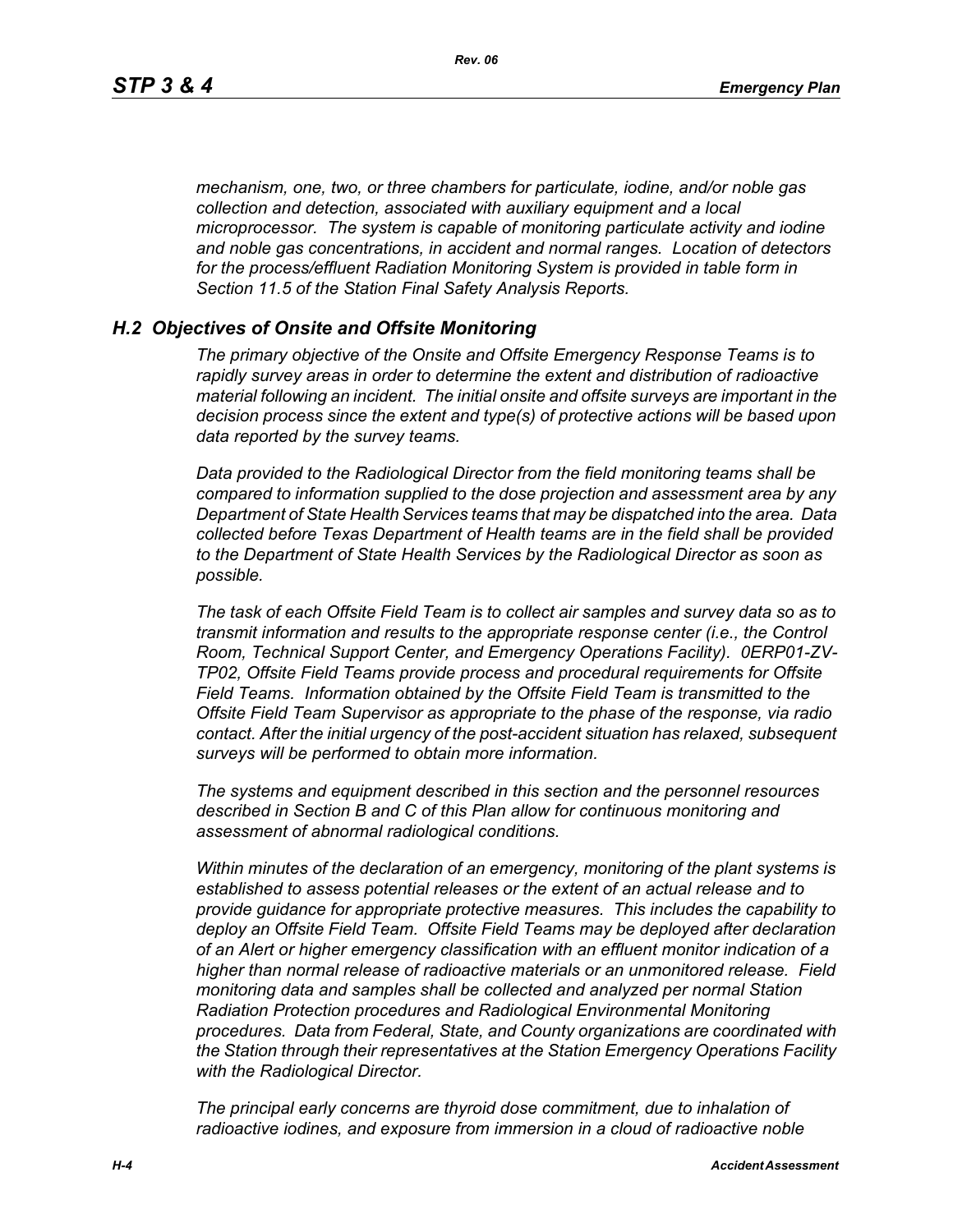*gases. Criteria for taking protective actions such as evacuation are expressed in terms of these two variables. Following this, efforts will normally be directed toward the evaluation of possible long-term exposures from ground deposition and various food chain pathways. Monitoring will continue throughout the duration of the emergency classification to allow for offsite protective action recommendation escalation, recovery or termination (with concurrence of County, State, and NRC organizations) as dictated by environmental sampling results.*

*Offsite Field Teams may be deployed to take dose rate readings and iodine concentrations in accordance with 0ERP01-ZV-TP02, Offsite Field Team. The Radiological Director will provide direct input to the Emergency Director concerning the need to make protective action recommendations to offsite agencies.* 

*Environmental radiological impact analysis is available using computerized dose assessment models or equivalent. This is more adequately detailed in Emergency Response Procedure 0ERP01-ZV-TP01, Offsite Dose Calculations.*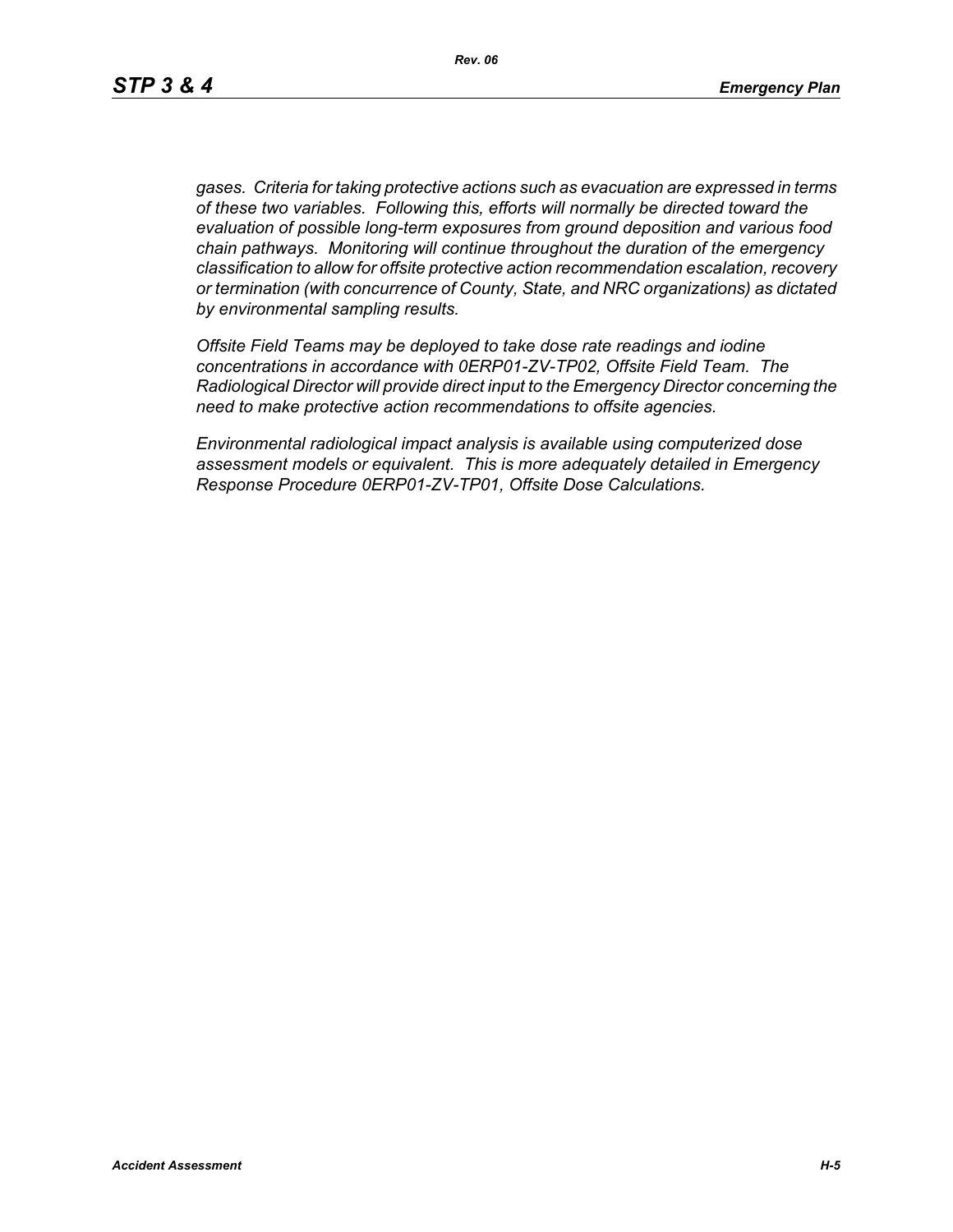# *Table H-1 Assessment Instrumentation Page 1 of 4*

*Typical Onsite Assessment Equipment and Facilities*

|    | <u>INSTRUMENT SYSTEM</u>         | <b>DESCRIPTION &amp; LOCATION</b>                                                                                                                                                        | <b>FUNCTIONAL APPLICABILITY</b>                                                                             |
|----|----------------------------------|------------------------------------------------------------------------------------------------------------------------------------------------------------------------------------------|-------------------------------------------------------------------------------------------------------------|
| 1. | <b>Meteorological Monitors</b>   |                                                                                                                                                                                          |                                                                                                             |
|    | <b>Meteorological Wind Speed</b> | Wind speed indicators located<br>on primary (60m) and backup<br>(10m) towers on northeastern<br>portion of the site                                                                      | Measures wind speed at 10m<br>and 60m above ground level                                                    |
|    | <b>Wind Direction</b>            | Wind direction indicators located<br>on primary (60m) and backup<br>(10m) towers on northeastern<br>portion of the site                                                                  | Measures wind direction at 10m<br>and 60m above ground level                                                |
|    | Temperature Differential         | Temperature sensors located on<br>primary (60m) tower and backup<br>(10m) towers on northeastern<br>portion of the site                                                                  | Measures temperature at 10m<br>and 60m above ground level for<br>computation of differential<br>temperature |
|    | Precipitation                    | Heated gage near ground level<br>at the primary tower                                                                                                                                    | Provides measurement of<br>precipitation levels                                                             |
|    | Dewpoint                         | Sensed via a dewpoint probe<br>dewpoint membrane (vapor<br>window), dewpoint cell and a<br>temperature probe sensor<br>located at 3 meters on the<br><b>Primary Meteorological Tower</b> | Provides atmospheric dewpoint<br>measurement for the site<br>environs                                       |
|    | Computer                         | Data acquisition computers at<br>primary and back up towers tied<br>to ICS/ERFDADS/PICS                                                                                                  | Provides data link for<br>meteorological information                                                        |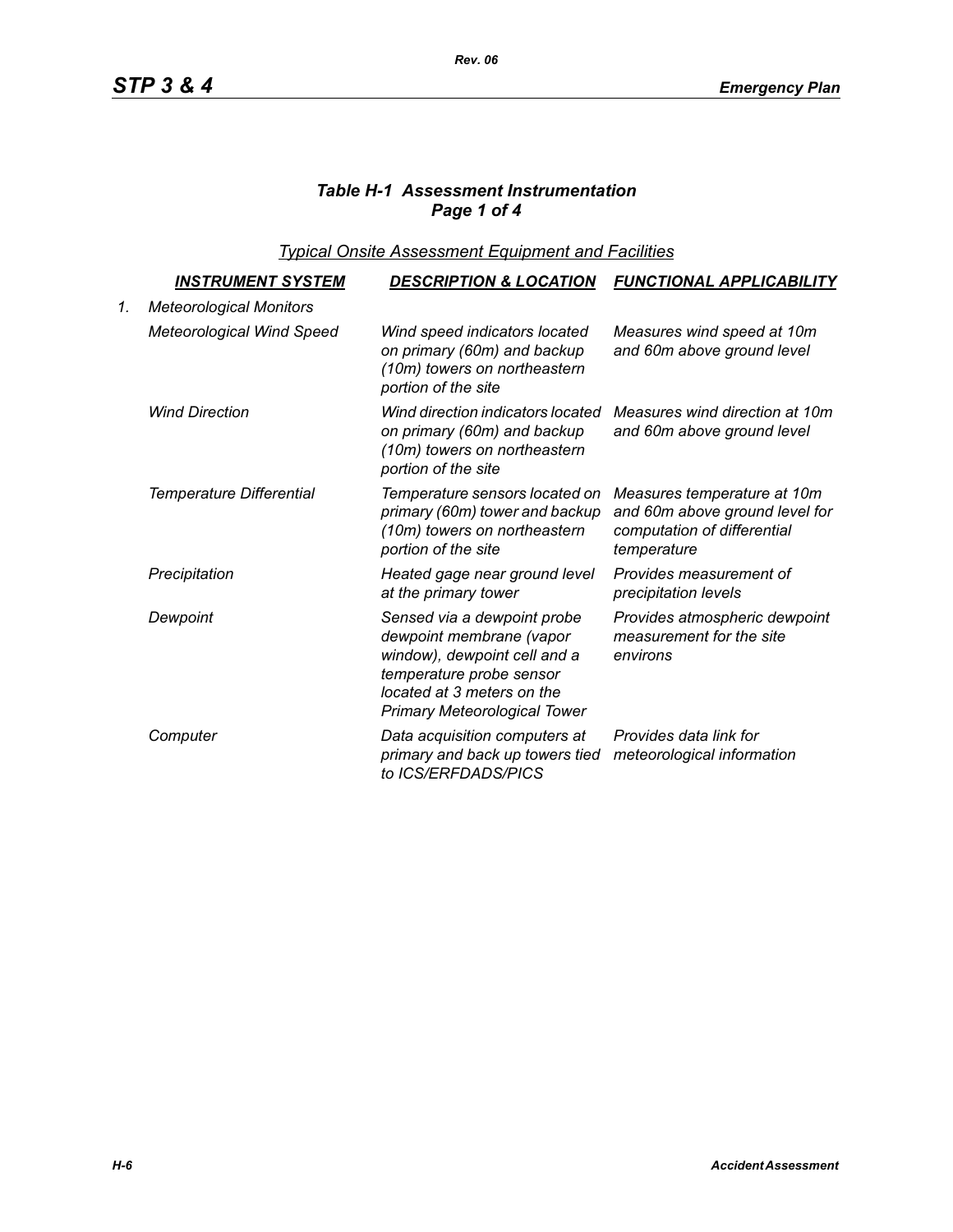# *Table H-1 Assessment Instrumentation Page 2 of 4*

*Typical Onsite Assessment Equipment and Facilities*

|                | <i><b>INSTRUMENT SYSTEM</b></i>                 | <b>DESCRIPTION &amp; LOCATION</b>                                                                                                                    | <b>FUNCTIONAL APPLICABILITY</b>                                                |  |  |
|----------------|-------------------------------------------------|------------------------------------------------------------------------------------------------------------------------------------------------------|--------------------------------------------------------------------------------|--|--|
| 2 <sub>1</sub> | Seismic Monitor                                 | A triaxial accelerometer unit with<br>programmable alarm, trigger,<br>memory, recording and data<br>retrieval capabilities and<br>computer interface | Record ground and peak<br>orthogonal accelerations with<br>respect to time     |  |  |
| 3.             | <b>Radiation Monitoring System</b>              |                                                                                                                                                      |                                                                                |  |  |
|                | A. Area Radiation Monitoring System             |                                                                                                                                                      |                                                                                |  |  |
|                | B. Process/Effluent Radiation Monitoring System |                                                                                                                                                      |                                                                                |  |  |
| 4.             | <b>Fire Protection System</b>                   |                                                                                                                                                      |                                                                                |  |  |
|                | A. Spot Thermal Detector                        |                                                                                                                                                      | Detect fixed temperature or rate<br>of temperature rise; activates an<br>alarm |  |  |
|                | <b>B.Ionization Detector</b>                    |                                                                                                                                                      | Detect nonvisible smoke and<br>combustible gases; activates                    |  |  |
|                | C. Ultraviolet Flame Detector                   |                                                                                                                                                      | Detect flame or spark; activates<br>an alarm                                   |  |  |
|                | D. Photoelectric Detector                       |                                                                                                                                                      | Detect visible smoke; activates<br>an alarm                                    |  |  |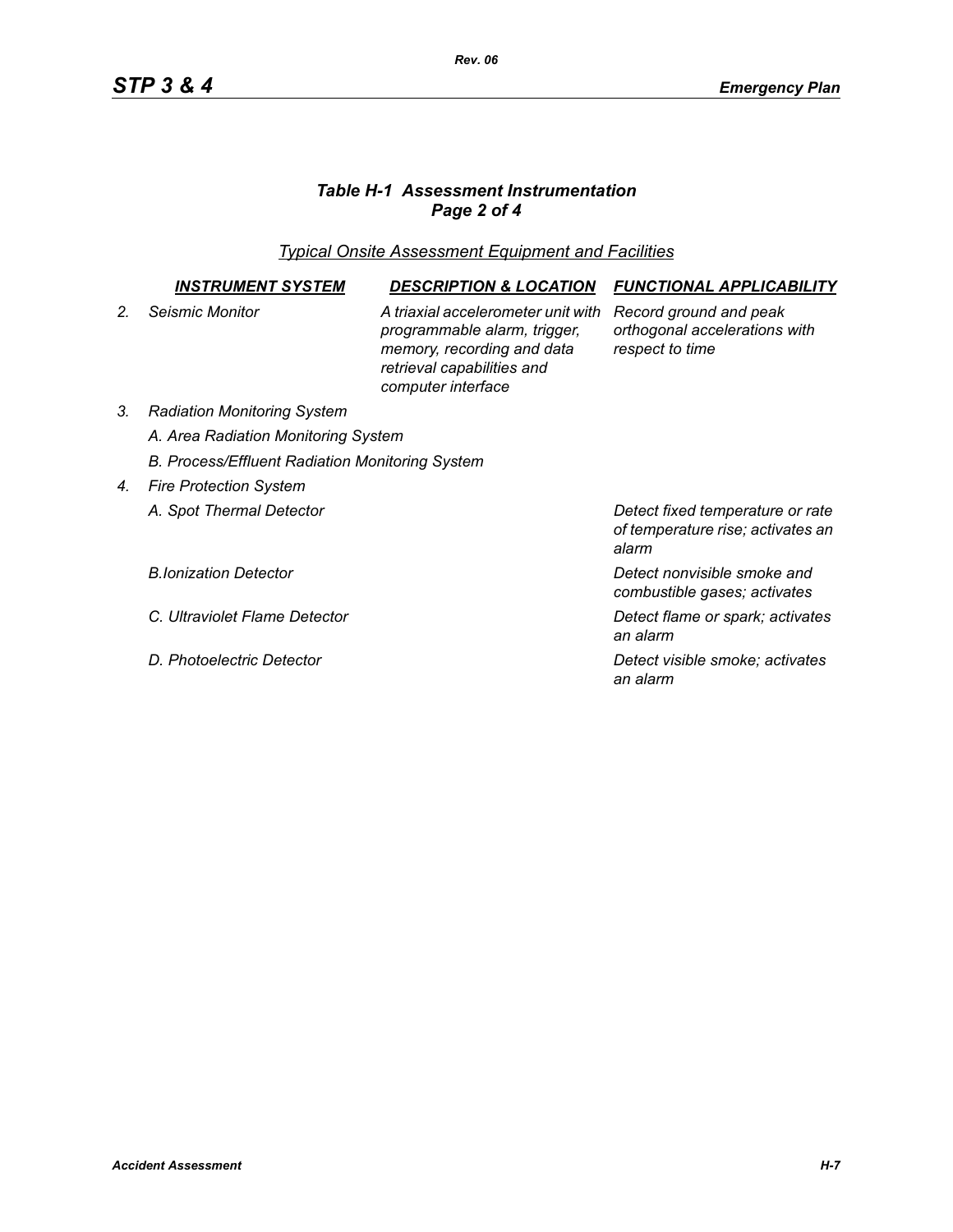# *Table H-1 Assessment Instrumentation Page 3 of 4*

## *Typical Onsite Assessment Equipment and Facilities*

| <i><b>INSTRUMENT SYSTEM</b></i>                                                      | <b>DESCRIPTION &amp; LOCATION</b>                                       | <b>FUNCTIONAL APPLICABILITY</b>                                                                                                                                                                           |
|--------------------------------------------------------------------------------------|-------------------------------------------------------------------------|-----------------------------------------------------------------------------------------------------------------------------------------------------------------------------------------------------------|
| E. Line Type Thermal Detector                                                        |                                                                         | Sufficient heat from source<br>activates an alarm                                                                                                                                                         |
| F. Fire Protection System<br>Display Unit 1 and 2 Main<br>Control Room               |                                                                         | A Cathode Ray Tube linked to<br>the unit computers provides for<br>appraisal of Fire Protection<br>System incoming alarms and<br>system actuation's in each<br>Control Room                               |
| <b>G. Fire Protection System</b><br>Display Unit 3 and 4 Main<br><b>Control Room</b> |                                                                         | <u>A video display Unit linked to the </u><br>unit computer system provides<br>for appraisal of Fire Protection<br><b>System incoming alarms and</b><br>system actuation's in each<br><b>Control Room</b> |
| Facilities                                                                           |                                                                         |                                                                                                                                                                                                           |
| A. Radiological Laboratory<br><b>Equipment and Detectors</b>                         | Chemical analysis count room of Equipped for radiological/<br>each unit | chemical analysis                                                                                                                                                                                         |
| <b>B. Environmental Surveillance</b><br>Program                                      | Thermoluminescent dosimeter<br>monitoring stations                      | Measures radiation dose                                                                                                                                                                                   |
|                                                                                      | Fixed air sampling stations<br>outside security fence                   | Sample particulate and<br>radioidines                                                                                                                                                                     |

*5. Facilities*